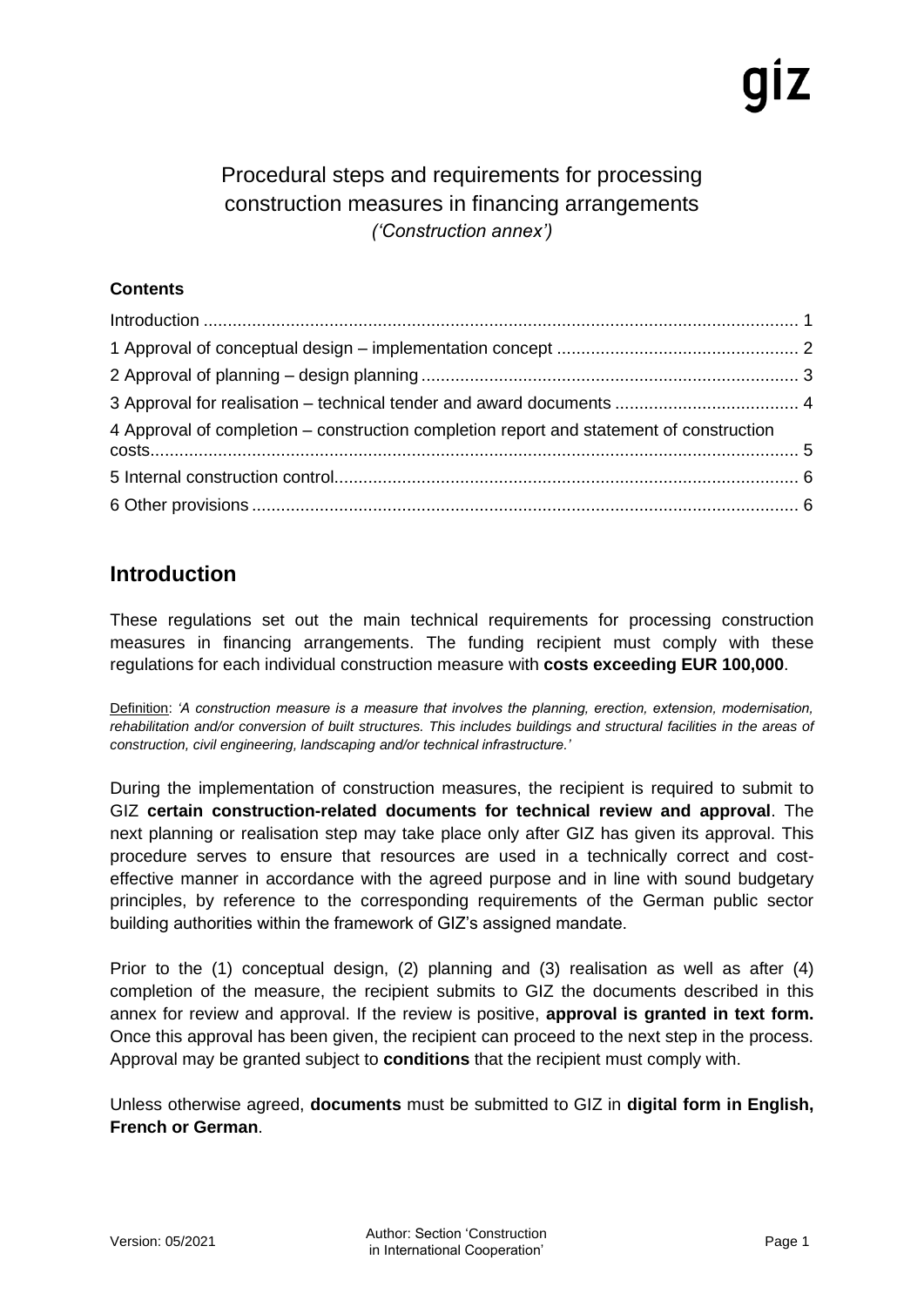## <span id="page-1-0"></span>**1 Approval of conceptual design – implementation concept**

When developing the concept for the construction measure(s), the recipient must prepare an implementation concept comprising the conceptual and technical description of the construction measure(s). This is based on the recipient's project proposal submitted prior to the conclusion of the contract and details the construction-related personnel, costs and deadlines. The implementation concept must be drawn up after conclusion of the contract, before planning and realisation of the construction measure(s) begins, and must be agreed with GIZ.

The **implementation concept** to be submitted by the recipient to GIZ for review and approval must include the following information:

- **1. General information on each individual construction measure** (including title and brief description, type and scope of the construction measure, intended use and target group)
- **2. Information on the property** (including availability and land rights, situation and (GPS) location, infrastructure and accessibility)
- **3. Technical construction description** (including building methods and materials, climate and sustainability aspects, fire protection and safety requirements)
- **4. Time and cost parameters** (including updated master schedule with milestones and cost estimate of planning and realisation costs)
- **5. Personnel concept** (including information on the existing or planned personnel with construction expertise employed by the recipient who will supervise the construction measure(s))
- **6. Chosen realisation procedure** (including details of intended subcontractors, e.g. for preparation, planning and/or realisation of the construction measure(s))

A separate implementation concept must be drawn up for each construction measure within the scope of the financing arrangement. It must be ensured that measures are numbered sequentially (M01, M02 etc.). Repeat or micro-measures may be grouped together.

GIZ must issue its approval before the planning work can be commissioned and/or the planning process can begin. When submitting the implementation concept, the recipient must also provide proof of employment of the construction personnel indicated in the project proposal.

Any changes to the content of the implementation concept or the planned construction measures that become necessary after approval by GIZ may only be made in consultation with GIZ. It may be necessary to obtain GIZ's approval again.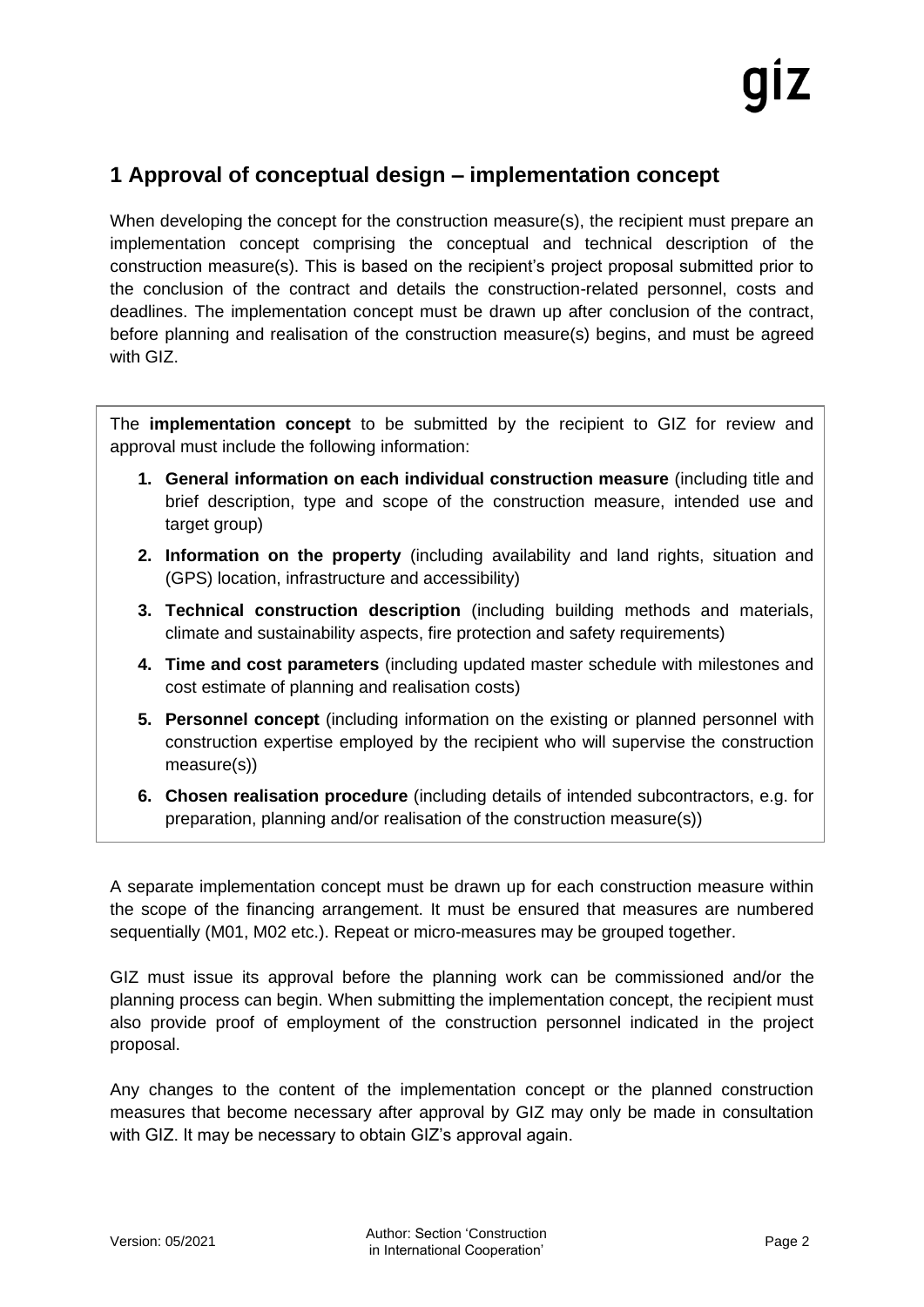# <span id="page-2-0"></span>**2 Approval of planning – design planning**

Once the implementation concept has been approved, the recipient can commission the planning services. The recipient must conduct the commissioning process as well as the selection of the planner and/or the construction supervisor as detailed in the implementation concept. Depending on the given case, GIZ may carry out a technical review of the tender and award documents.

The recipient must ensure that the structural design together with the associated technical planning documents are prepared by a qualified planner (architecture/engineering firm or individual architect/engineer) licensed in the country in question, with appropriate evidence that they can be held liable. The contracted planner prepares the design planning based on the implementation concept and in accordance with GIZ's formal requirements.

The recipient must submit the following documents to GIZ for review and approval of the **design planning**:

- **1. Design planning** and explanatory notes or presentation
- **2. Cost monitoring** with updated cost estimate
- **3. Other relevant documents** such as surveys, land titles and/or building permits

GIZ's approval of the design planning must be obtained prior to further processing by the planner. The recipient must ensure that any stipulated conditions are incorporated in the subsequent planning step.

It is obligatory to obtain approval of design planning for every construction measure. In addition, depending on the complexity of the construction measure, GIZ may also schedule a review for further planning steps (preliminary, concept, permit and/or implementation planning) and request the relevant documents, including technical plans, for approval. As a general rule, the requisite review and approval of a planning step by GIZ must be completed before moving on with the next planning step.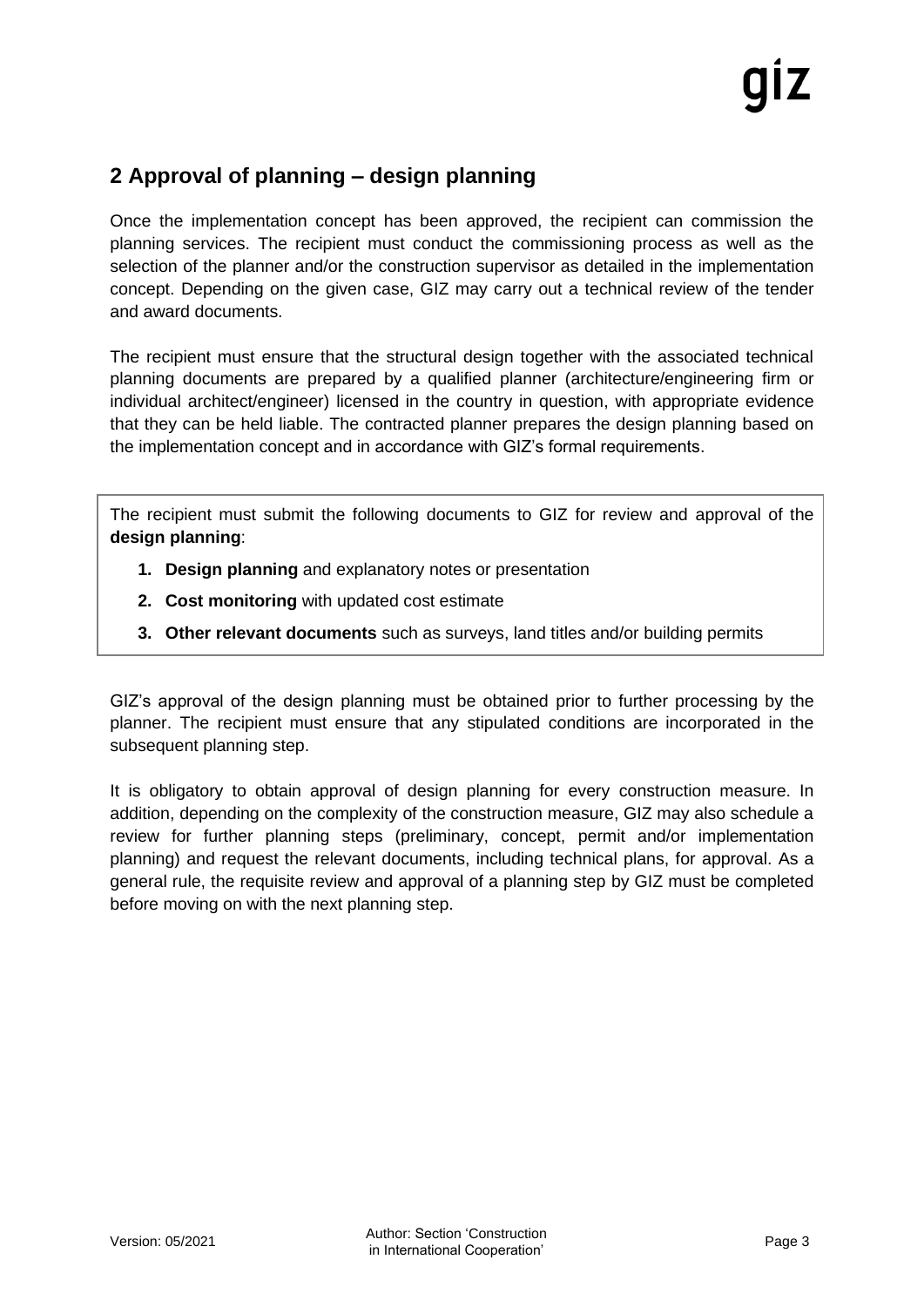## <span id="page-3-0"></span>**3 Approval for realisation – technical tender and award documents**

After approval of the design planning, the recipient ensures that the commissioned planner prepares the detailed implementation plans, including all necessary construction and detail drawings as well as technical plans. Based on these, the recipient prepares the requisite tender documents for realising the construction measures. The contract for realisation is usually awarded to a local building company with the necessary construction expertise and personnel.

The recipient must submit the following documents to GIZ for review and approval of the **technical tender and award documents**:

- **1. Construction-related tender documents** such as the implementation planning, priced bill of quantities and technical specifications
- **2. Updated cost monitoring** with calculation of costs
- **3. Price comparison** with ranking and recommendation for award of contract (after evaluation of bids)

GIZ's approval of the documents mentioned in 1. and 2. above constitutes a prerequisite for the recipient's issuing an invitation to tender for realising the works. GIZ must give its approval before the recipient can publish the tender. After evaluating the bids, the recipient submits to GIZ the documents mentioned in 3. for review. GIZ must give its approval before the recipient can award any contract for realisation of the construction measure(s).

In the construction phase, the recipient prepares regular progress reports as agreed in the implementation concept and submits them to GIZ to keep the latter informed. GIZ may arrange site inspections, which must be facilitated by the recipient. If agreed in the implementation concept, interim acceptances must be coordinated with GIZ.

Any addenda, adjustments or amendments to contracts for realisation of the construction works that result in deviations from the original contract amount of more than 10% and/or changes to structural safety, escape routes, fire protection or structural engineering must be submitted to GIZ for review and approval.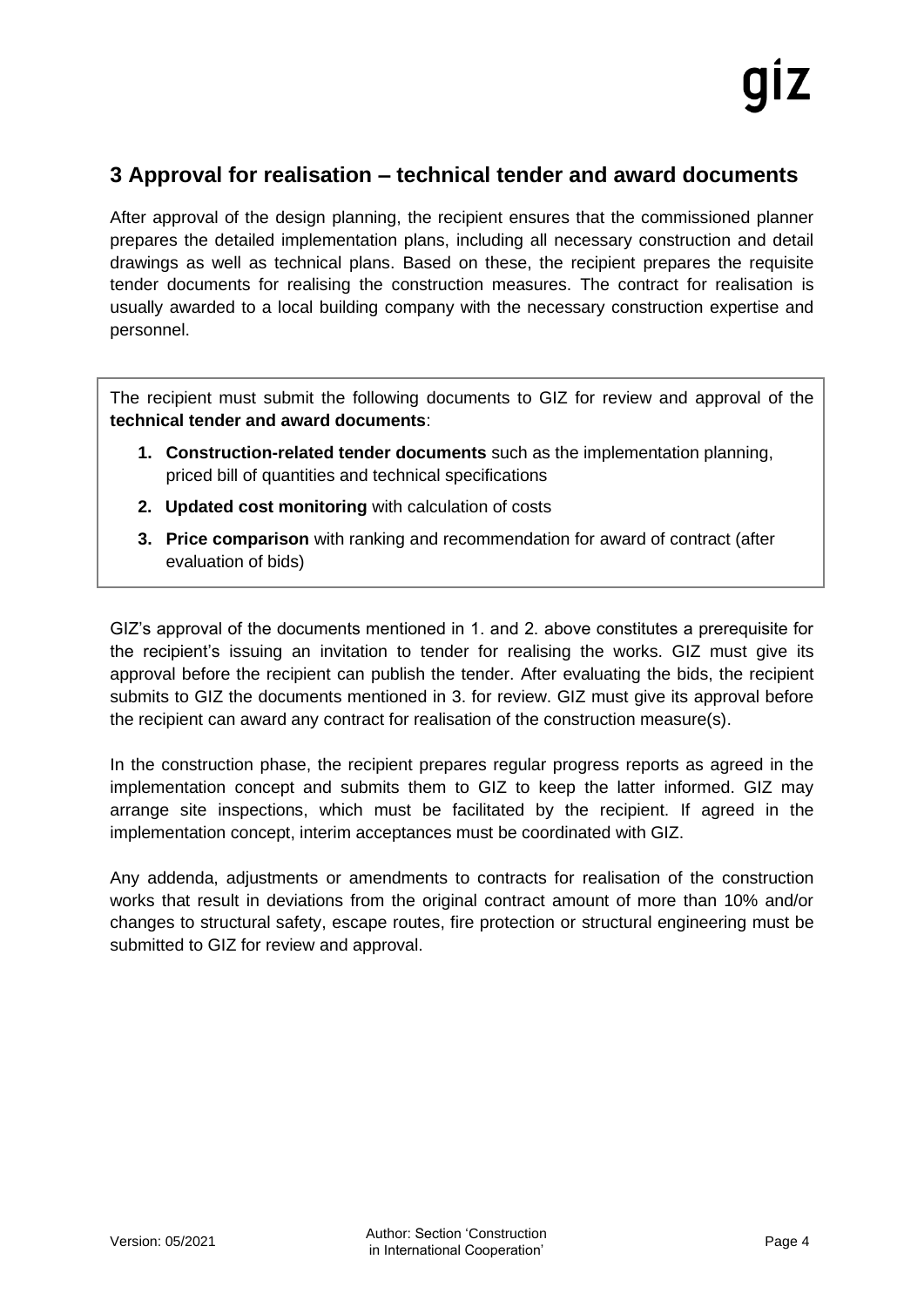## <span id="page-4-0"></span>**4 Approval of completion – construction completion report and statement of construction costs**

After approval of realisation and completion of the construction measure(s), the recipient technically accepts the works of the contracted building company. Once construction is completed, the acceptance and taking over, including the list of defects, must be recorded in writing by the recipient.

If the recipient is not the subsequent user and/or owner of the construction measure(s), the handing over and, if applicable, transfer of ownership to the latter must also be documented. The recipient must also instruct the latter in the operation, maintenance and necessary servicing of the construction measure(s) and technical installations.

The recipient must submit the following documents to GIZ for review and approval of the **construction completion report and the statement of construction costs**:

- **1. Construction completion report** including photo documentation; information on warranty management with defects liability periods, retentions and possible guarantees or risk assumption; and if necessary, maintenance concept with relevant technical documentation
- **2. Acceptance, taking over and handing over protocols** including a list of possible outstanding work and/or technical defects (list of defects) and their remedy
- **3. Statement of construction costs** with complete cost monitoring

The recipient is obliged to provide GIZ with a complete documentation after completion of the construction measure(s) including all construction-related documents. Where relevant, this shall include, in addition to the documents referred to in this annex, as-built drawings, verified quantity surveys and site reports, as well as a full set of contract documents of the recipient's subcontractors, including interim and final invoices.